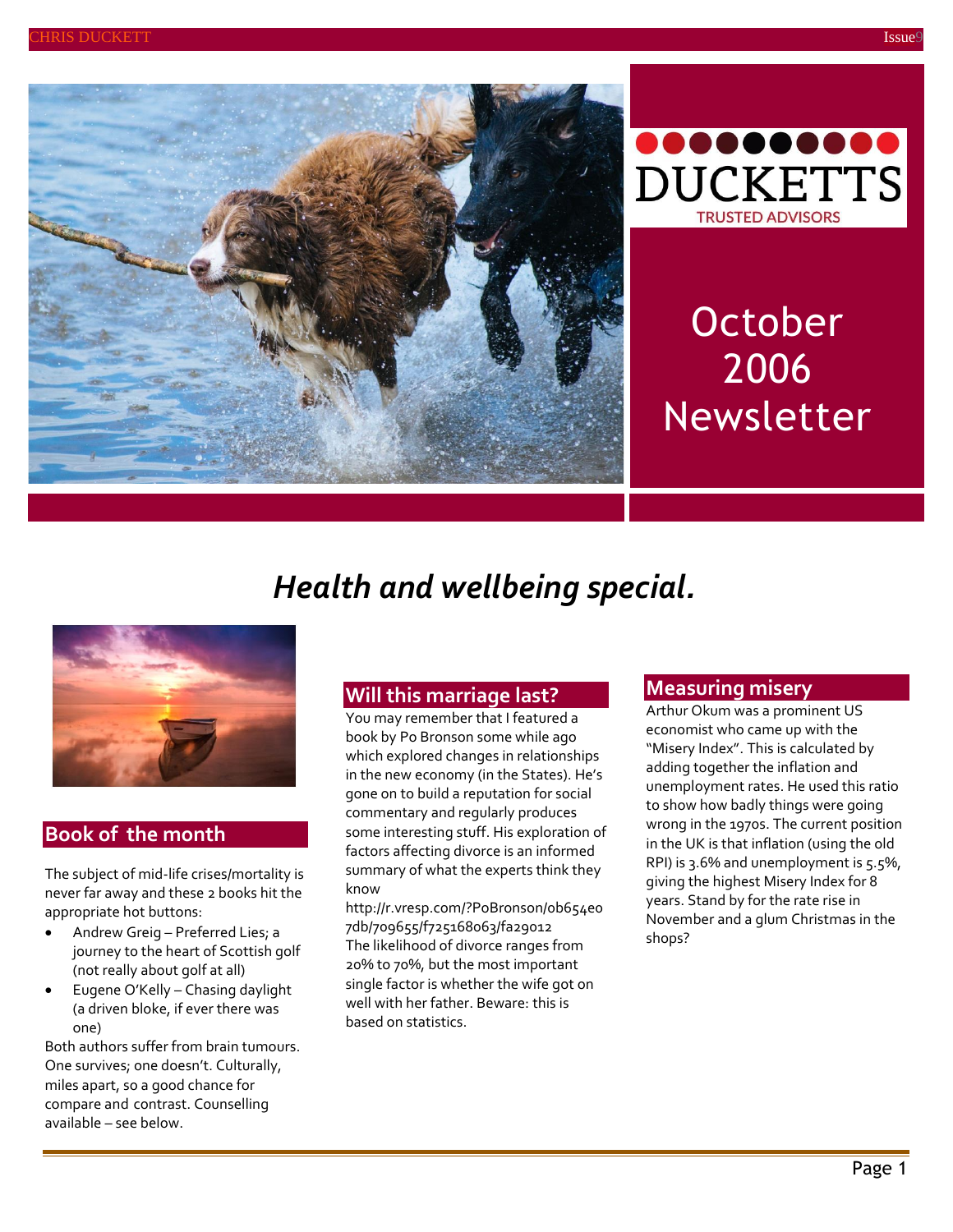

#### **Breakfast of champions**

Those of you who make use of feedback forms may be interested in this story. One of our consulting clients was dealing with a large business and had to engage in the usual shuffling to get the work in the right budget for the right year. The net result was that a course was invoiced in one month and delivered a couple of months later. Checking on his overall rating before the course was given, he was pleased to discover that he had been given straight As for the course, without actually delivering it. He must be really good?

#### **No more EPAs**

I've laboured manfully for the last few years to get everybody I can to sign an Enduring Power of Attorney (EPA) (and update their will). Well, the EPA is to be replaced by the Lasting Power of Attorney (LPA?) when the Mental Capacity Act 2005 comes into force (expected Spring 2007). No new EPAs will be allowed after that date although existing ones will be valid. LPAs will cover not only property and finance, but also personal welfare, including health care and consent to medical treatment. One to watch.

#### **Tales from our VAT expert:**

HMRC decided to drop into a restaurant unannounced and at lunchtime (would you believe!) demanding that the owner should cash up and give details etc. One of the officers got really stroppy when the request was refused, claiming he was, by law, entitled to do so. He got nothing and went away with a flea in his ear.

In fact (ie law), unless they come armed with a search warrant, HMRC can be turned away if it is inconvenient at the time.

What you should say in such circumstances and as a matter of principal, is:

"It is not convenient to see you now, but if you would care to make an appointment suitable to both of us I will be pleased to meet with you. It would also be helpful if you were to let me know exactly what you wished to see. This will enable me to make sure everything is available".

If the officer prevaricates, you should stand your ground and insist an appointment is made for a future date. There is nothing they can do about it. Of course if they have a warrant you should contact your professional adviser immediately.

On the macro level, the City has recently met with Gordon to consider the state of the nation. The City made the following observation:

"The Inland Revenue's relationship based approach has been replaced by a Customs & Excise culture in which the instinct is to kick down the door in a dawn raid."

I can't argue with that.

#### **Suits you sir**

I thought I should try out the Global Economy for myself. Having seen articles in the press about Raja Fashions, I persuaded my Dad to come with me to Birmingham to sample the experience. According to the publicity, you could be measured for a suit in the UK which would be made in Hong Kong (at a very reasonable price) and then shipped to you in no time at all.

I started to get cramp in my credit card when we were sent up to the penthouse suit at the Hyatt in Birmingham. The first task was to pick your suit fabric/colour and it transpired that this is how the price of the suit is determined. Picking a colour wasn't easy as very heavy cloud and rain meant that there was very little natural light. The measuring process was detailed, but pretty much as you would expect. I was wearing my favourite suit to cut down on the style choices. The shock came when the price hit my already nervous credit card in Honk Kong dollars. Still, we were in and out in half an hour. As the Mrs Ducketts were in attendance, a trip to M&S was sanctioned and my Dad discovered that his credit card was already locked. Reassuring, but not very helpful. My credit card company didn't query the transaction for a couple of days. It was a bit of an anticlimax when my well-creased suit arrived through the post in a box a couple of weeks later. Ironing it was just too fraught, but the creases dropped out on their own and I've now worn it in anger. Was it really worth it?

<http://www.raja-fashions.com/>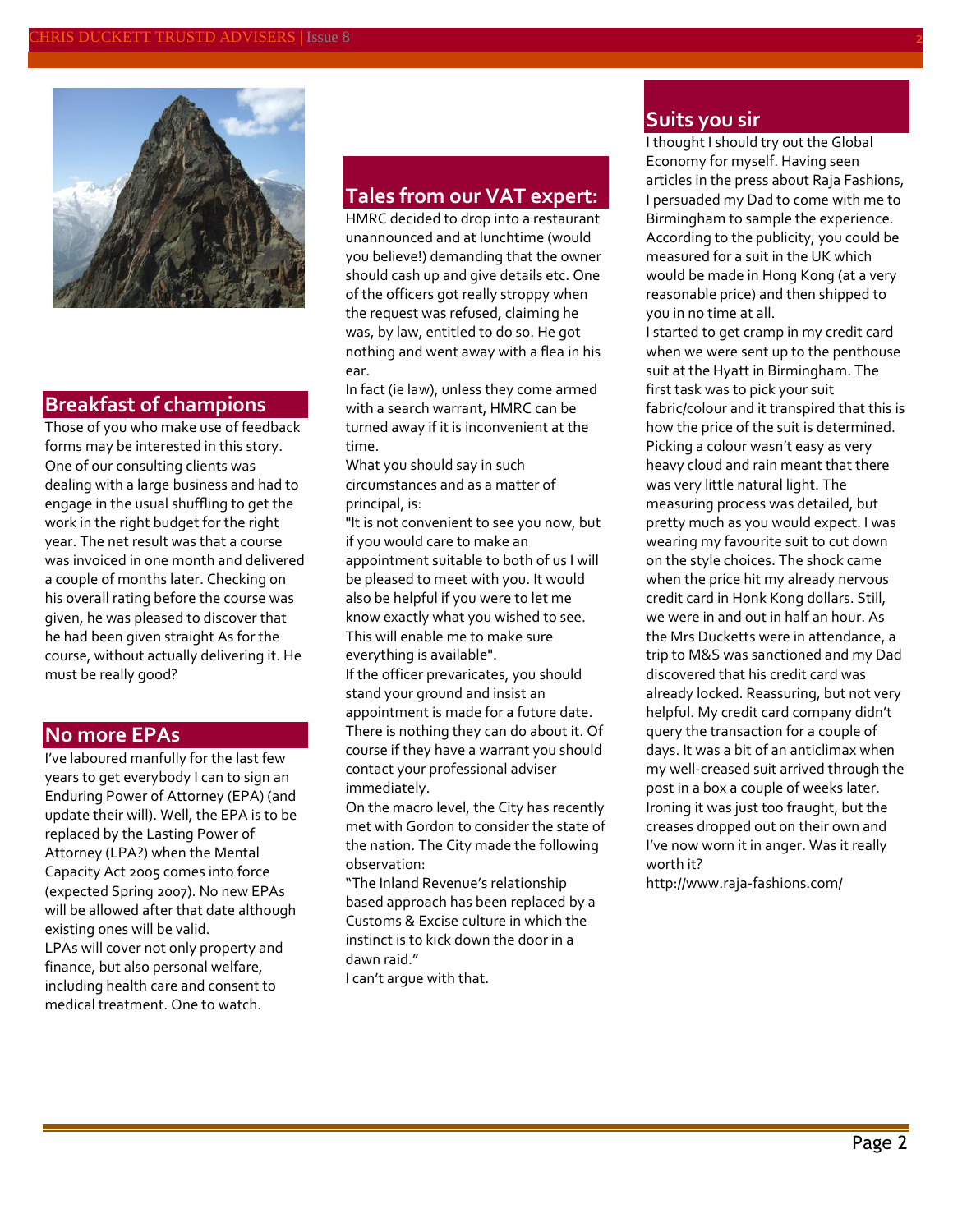#### **Existential angst**

Whilst it's hard to get too excited about the contribution that accountancy makes to the progress of humanity, I still wouldn't want to acknowledge that my chosen profession was entirely pointless. [At least it allows me to write newsletters?] However, people who suffer life-changing events do have trouble getting back in the rut. Bring on the existential psychotherapists on [www.theworkconsultancypartnership.co](http://www.theworkconsultancypartnership.com/) [m](http://www.theworkconsultancypartnership.com/)

"For well-being we must engage realistically with the freedom we do have and strive to reach our potential in the face of anxiety, uncertainty and ultimate extinction. This requires courage, a leap of faith and a letting go of old habits."

Or maybe a longer way of saying: "Just get on with it"?

### **Telling stories**

I've always thought that the idea of leading by telling stories sounded very dubious, but I found the article by Stephen Denning and it does make sense. Denning was a hot shot at the World Bank in the 1990s and he came across the tale of a health worker in Zambia who used the website of a competitor to answer a question about malaria. Denning's question to his colleagues at the World Bank was basically "why can't we do the same". He used the question to drive the whole organisation towards knowledgesharing; people could see the point. Denning's "story" wasn't a proper story at all; no beginning, middle and end. No reversal of fortunes and lesson learned. He then discovered that there are different types of business story and they work in different ways:

The Zambian story is actually a call to action. No detail is required (although a credible happy ending is essential) as you are asking people to change the way they do things.

Parables must have an unhappy ending. People who work against the organisation's values (usually in the recent past) come to a sticky end. Think Enron. A happy ending for such a story would ensure that nobody believed it. Positive outcomes are essential when painting a picture of the future. Otherwise everybody will get off the bus. Exactly how positive a story can be depends on the personalities involved. Jam tomorrow?

If you think I've over-simplified the idea (Denning identifies 7 categories), try [www.stevedenning.com](http://www.stevedenning.com/) [The HBR article is from May 2004.]

#### **Performance angst**

There is an increasing amount of crossover from sport into business, but I'm not sure how good the analogies really are. The whole team recently had a very interesting day with Matt and Chris from K2C Consulting. They ran us through the issues that athletes focus on in improving performance. But what is performance in business terms? I suggest it's the ability to: make sensible decisions deal with a variety of people make progress towards specific goals day in and day out without losing the plot. This requires you to look after yourself both physically and mentally, but I have my doubts about whether you can do much in the way of "training". Time spent thinking about the issues is well spent<http://www.planetk2.com/>

#### **The long tail**

This is the concept that the internet makes it possible to access things that will never sell in enough volume to make them commercially significant: the very opposite of the celebrity focussed blockbuster mentality that appears to drive things.

This is the blog of the guy who popularised the idea <http://www.thelongtail.com/> I rather like this concept as it feeds into other areas. For instance, current generation pub juke boxes use MP3 style technology to provide an enormous range of "songs". Apparently, aficionados of such things compete with one another to pick the most obtuse/unmusical items. A new variant of keeping up with the Jones'? The "economics of abundance" is also one to watch.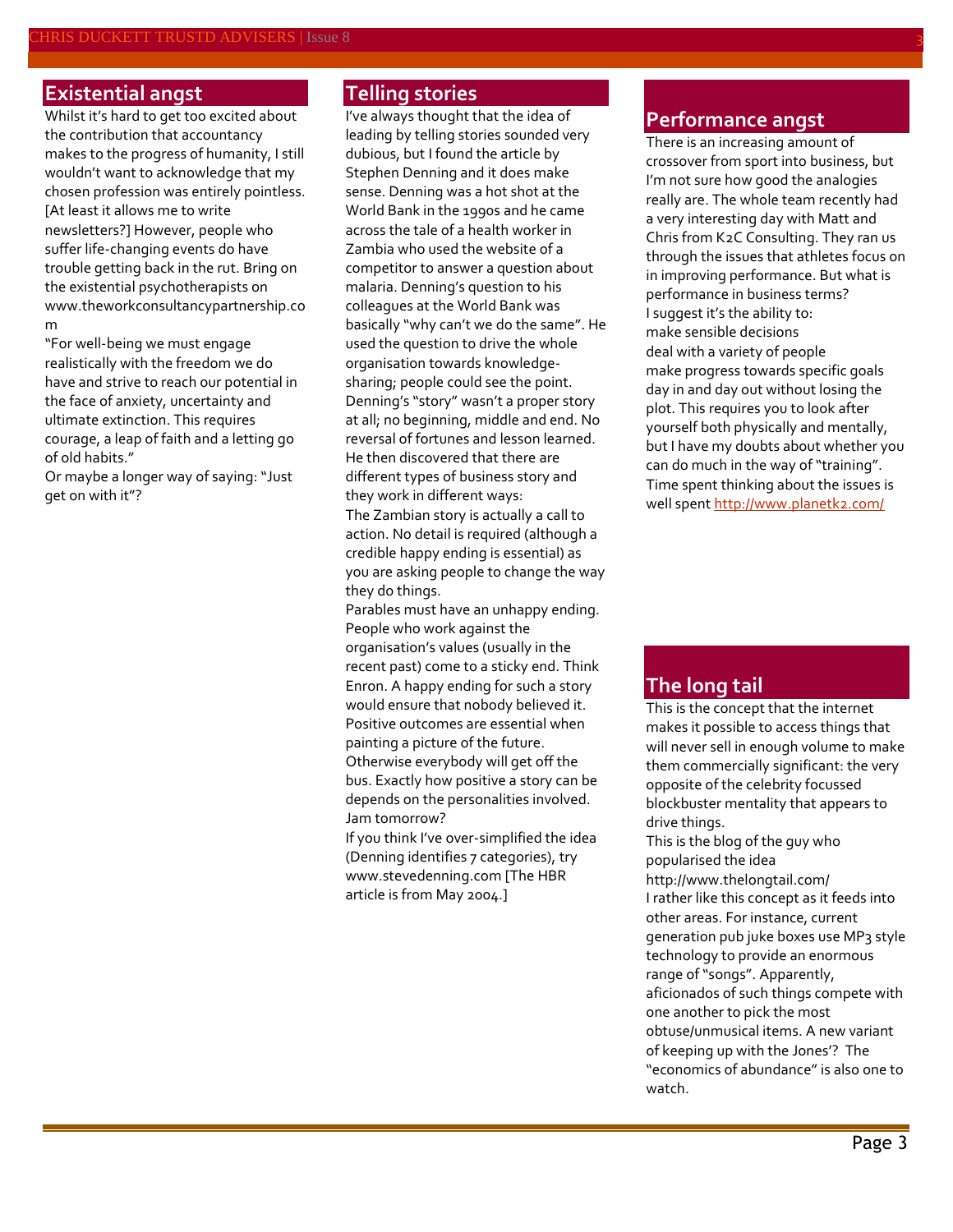#### **Transparent & certain?**

Now that furore over the Trust changes has calmed down, various other nasties are creeping out of the last budget. Planning Gains Supplement being a case in point. This is a new tax that comes in from March 2008, although we don't know much about it as they haven't written the rules yet. In principal, the tax will be applied (at what rate?) when a property/piece of land gets planning permission. The tax will be payable on the increase in value (as a result of getting planning permission) and will be triggered by work actually starting. In effect, Advance Capital Gains Tax. This is intended to accelerate revenue for the Government where land is sold for housing, but by the Law of Unintended Consequences, it will also catch people developing barns for use as holiday lets where there are no sale proceeds. It may or may not be applied to the lifting of agricultural ties on farmhouses. Stand by for a flood of planning/building late in 2007?

#### **Disclaimer**

I'm a lover, not a DIYer? That feels better.